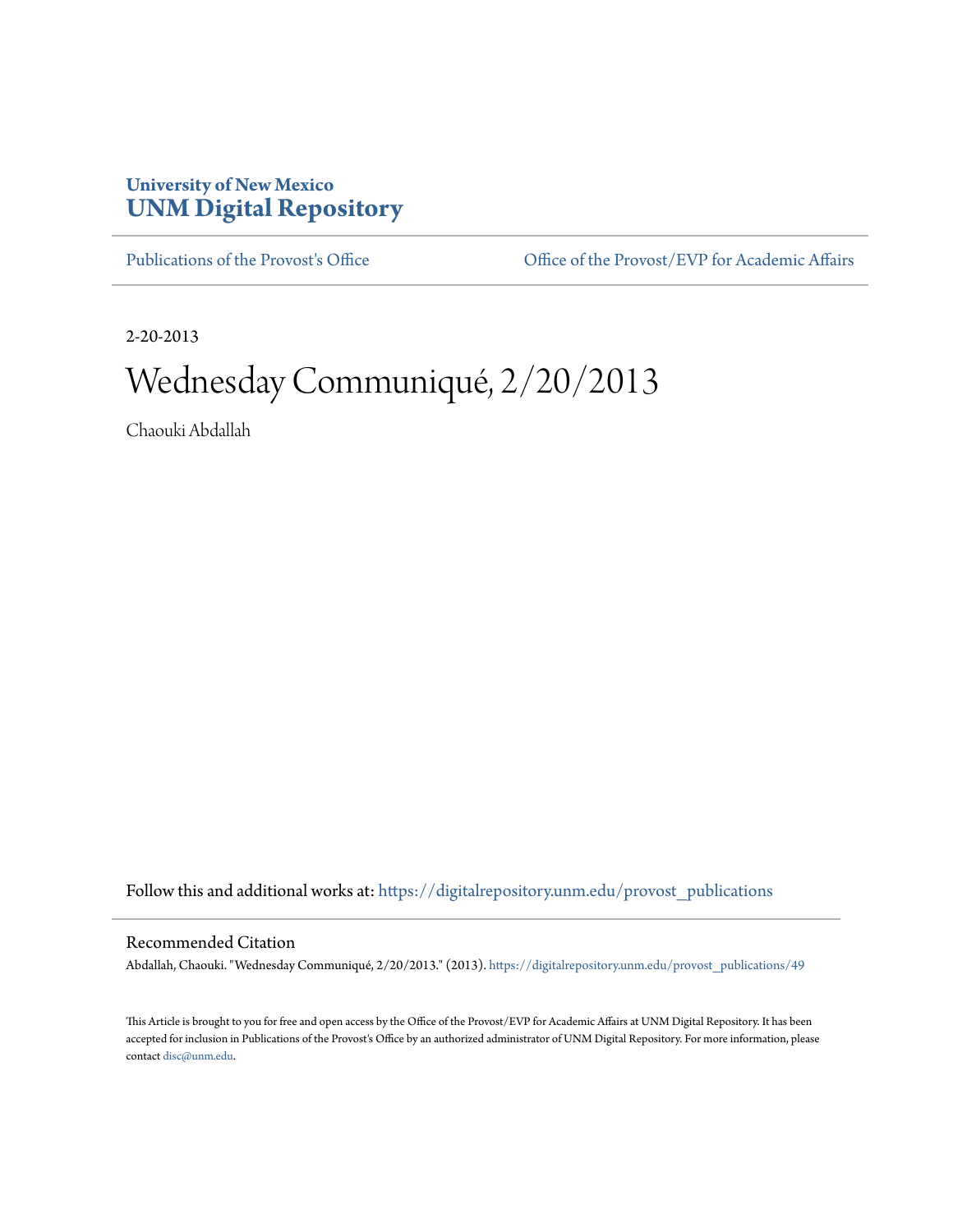

## *WEDNESDAY COMMUNIQUÉ*

#### **February 20, 2013**

**Accreditation & Accountability:** In his 2013 State of the Union Address, President Obama mentioned college attainment and education. In a supplemental document[, The President's Plan for a Strong Middle Class & A Strong](http://www.whitehouse.gov/sites/default/files/uploads/sotu_2013_blueprint_embargo.pdf)  [America,](http://www.whitehouse.gov/sites/default/files/uploads/sotu_2013_blueprint_embargo.pdf) which was released after the speech, the *Chronicle* [reports](http://chronicle.com/article/Obamas-Accreditation/137311/) that "the president made it clear that he is seeking major changes in the accountability system for higher education… including a call to set benchmarks for affordability and student outcomes as criteria for receiving federal student financial aid. Regional and national accreditors are now the primary gatekeepers for access to those dollars." A section of the president's plan states: "The President will call on Congress to consider value, affordability, and student outcomes in making determinations about which colleges and universities receive access to federal student aid, either by incorporating measures of value and affordability into the existing accreditation system; or by establishing a new, **alternative system of accreditation** that would provide pathways for higher education models and colleges to receive federal student aid based on performance and results" (emphasis mine).

**College Scorecard:** The [College Scorecard](http://www.whitehouse.gov/issues/education/higher-education/college-score-card) is a tool provided by the U.S. Department of Education's College Affordability and Transparency Center. It allows anyone to compare universities based on factors such as cost, majors offered, financial aid, distance education, and so on.

**Global vs. Local Good:** President Lincoln used a simple principle to define the appropriate scope of government, which reflected his understanding of the common good. He wrote in 1854, "The legitimate object of government is to do for a community of people whatever they need to have done but cannot do at all, or cannot so well do, for themselves, in their separate and individual capacities." As we study our new budget model, I hope that we will keep this principle in mind as we look for what should be done and funded at the departmental or college level, versus activities that must be funded at the university level.

**The End of the University as We Know It:** "In fifty years, if not much sooner, half of the roughly 4,500 colleges and universities now operating in the United States will have ceased to exist." This audacious claim comes from an article in *The American Interest*, ["The End of the University as We Know It."](http://www.the-american-interest.com/article.cfm?buffer_share=74e54&piece=1352.) While you may disagree with the timeframe and the ultimate conclusion, I believe you will find some of the challenges and opportunities described in the article very real!

**Center for Effective Teaching Director Finalists:** Dr. Thomas Angelo, one of three finalists for the director position in the newly formed Center for Effective Teaching, will give a presentation on Tuesday, February 26, from 2:00 to 3:00 p.m. in the College of Education, room 130. Dr. Angelo will present his vision for promoting effective teaching and learning at the University of New Mexico. The presentation will be open to all faculty, students, staff, administrators, and community members.

**Demons and Butterflies:** Richard A. Anthes, President Emeritus of the University Corporation for Atmospheric Research (UCAR) and highly regarded atmospheric scientist, author, educator, and administrator, is presenting "Demons and Butterflies—Weather predictability and predictions" this Thursday, February 21, at 5:30 p.m. The lecture will be held at the University of New Mexico Conference Center Auditorium, 1634 University Blvd NE.

**SNL/UNM Joint Appointment:** I am pleased to announce that we have embarked on a joint appointment opportunity with Sandia National Labs (SNL). This represents a significant step forward in advancing the collaborative relationship established between our institutions with the [Memorandum of Understanding](http://research.unm.edu/partnerships/UNM-SandiaMOU911.pdf) signed in September, 2011. The current search focuses on the advancement of our mutual interests in materials sciences with an emphasis on energy technology. For more information on the joint appointment, please refer to the following UNMJob[s quick link.](file:///C:/Users/suilmann.COLLEGES/AppData/Local/Microsoft/Windows/Temporary%20Internet%20Files/Content.Outlook/2BUCLIKC/unmjobs.unm.edu/applicants/Central%3fquickFind=71501)